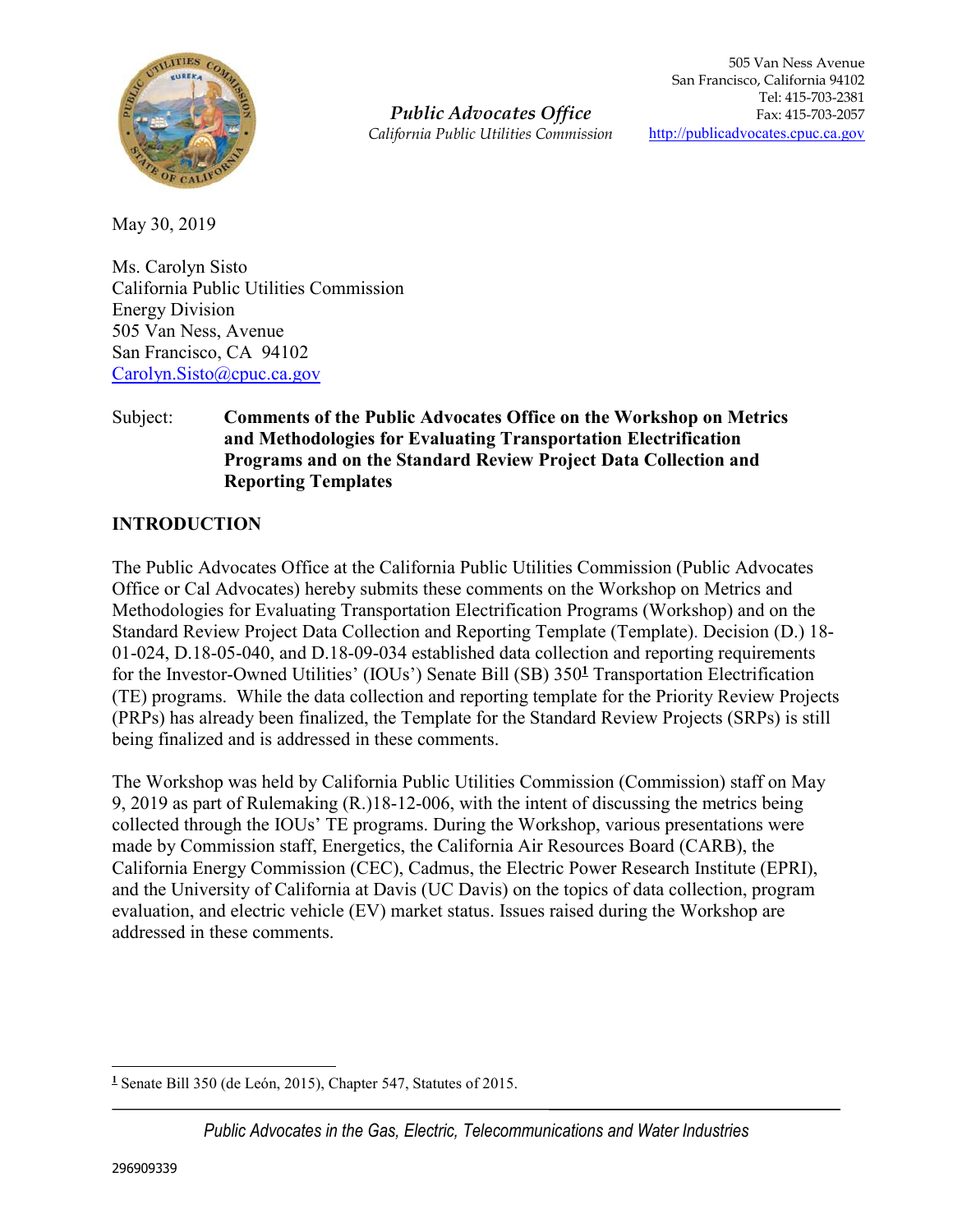## **SUMMARY OF RECOMMENDATIONS**

The Public Advocates Office makes the following recommendations for the development of data collection templates for future TE programs:

- The Commission should hold additional workshops to discuss the metrics to be measured, determine the data necessary to obtain those metrics, and develop ideas for the best ways to collect each data point.
- The Commission, CEC, and CARB should develop cohesive data collection efforts and compile all data into a singular database.
- The cost-per-unit of a pilot program should not be accepted as the cost-per-unit of the corresponding full-scale program. The cost-per-unit of a pilot program should be evaluated by the Commission to determine the appropriate cost-per-unit of the corresponding full-scale program.

Additionally, the Public Advocates Office makes the following recommendations for the Template:

- Sections 1-3 of the Template should add columns to reflect all vehicle sectors listed in Appendix C of D.18-05-040.
- Section 1 of the Template should add a row for the collection of load factor data in addition to utilization rate and in-service time data.
- Section 2 of the Template should include a field for reporting any grid upgrade costs caused by electric vehicle supple equipment (EVSE) installations.
- Section 4 of the Template should include a field for reporting the average cost of EV charging that the site host pays.
- Section 5 of the Template should add columns for reporting if a site is in a disadvantaged community (DAC) as well as if it is located in a low-income community (as defined by CARB for Assembly Bill (AB) 1550).<sup>2</sup>

# **DISCUSSION**

### **A. THE COMMISSION SHOULD HOLD ADDITIONAL WORKSHOPS FOR THE DEVELOPMENT OF DATA COLLECTION TEMPLATES FOR FUTURE TE PROGRAMS**

The workshop held on May 9, 2019 was a good starting point for the development of a more robust and cohesive data collection and evaluation methodology. It provided the opportunity for parties to share their goals, evaluator insights, best practices, and lessons learned from the TE programs. However, there was inadequate time and opportunity for stakeholder discussion and problem-solving to make significant progress in the development of this data collection and evaluation methodology. Follow-up workshops with the opportunity for small group discussions, guided by specific questions and goals, would advance progress of this vital component of the Commission's and the State of California's TE efforts.

 **2** Assembly Bill 1550 (Gomez, 2016), Chapter 369, Statutes of 2016.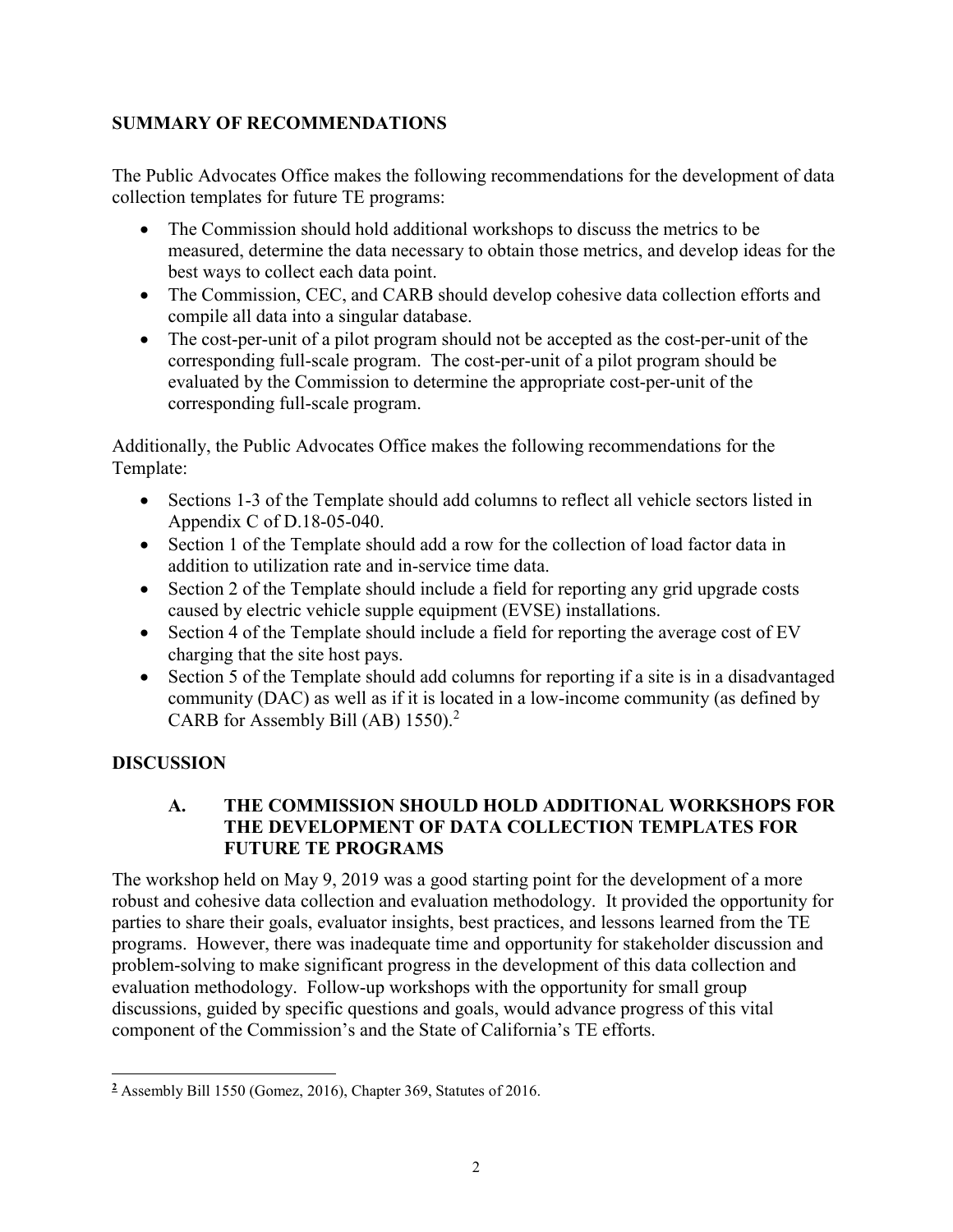It is important to note that not all programs may achieve a high performance in every performance metric, but programs should achieve a high performance in specific pre-determined metrics. Although these metrics will vary depending on the objective of the program, having a consistent set of metrics that all programs can be compared to creates more accountability and allows more opportunities for improving current and future programs with lessons learned from programs that are achieving high performance in a specific metric. For example, if the goal of a program is to install a high target number of EVSE in multi-unit dwellings (MUDs), programs with high performance in MUD metrics can be evaluated and components of those programs can be combined and replicated. However, this is only possible if parties are given the opportunity to discuss the purpose and efficacy of the metrics and provide recommendations on what metrics should be measured and what data must be collected. Therefore, the Public Advocates Office recommends that the Commission hold additional workshops for the development of a data collection and evaluation methodology, and that these workshops provide the opportunity for small group discussions.

### **B. THE COMMISSION, CEC, AND CARB SHOULD DEVELOP A COHESIVE DATA COLLECTION EFFORT AND DATABASE**

In the interest of gathering lessons learned from programs from corresponding efforts of the Commission, CEC, and CARB (collectively Sister Agencies) jurisdiction, the Sister Agencies should develop a common data collection template. This template should be developed based on two key goals: (1) measuring common metrics; and (2) creating a cohesive data collection effort that allows all TE programs to be more easily compared to each other and improved based on lessons learned from other TE programs.

In addition, to facilitate ease-of-access, the Sister Agencies should develop a single database that can store all the data from the data collection templates, allowing stakeholders from all Sister Agencies to access data from all TE programs.

#### **C. THE COST-PER-UNIT OF A PILOT PROGRAM SHOULD NOT BE ACCEPTED AS THE COST-PER UNIT OF THE CORRESPONDING FULL-SCALE PROGRAM**

There is currently no mechanism for ensuring that a utility employs all lessons learned from their pilot programs into full-scale programs. Without this mechanism, the utilities can argue that pilot costs reflect the costs to implement pilot programs and, therefore, that they should be approved for even larger programs at the same cost-per-unit.**<sup>3</sup>** However, due to economies of scale, ordering chargers in bulk, and the implementation of lessons learned from pilot programs, it is unlikely that there would not be significant cost-per-unit savings.

To ensure full-scale programs reflect cost-savings compared to pilot program costs, the Commission should thoroughly evaluate pilot program costs and how lessons learned, and economies of scale, can reduce those costs before approving full-scale programs with similar costs-per-unit.

<sup>-</sup>**3** A unit can be a port, an EVSE, a site, an electrified vehicle, and others depending on the metric that is being measured.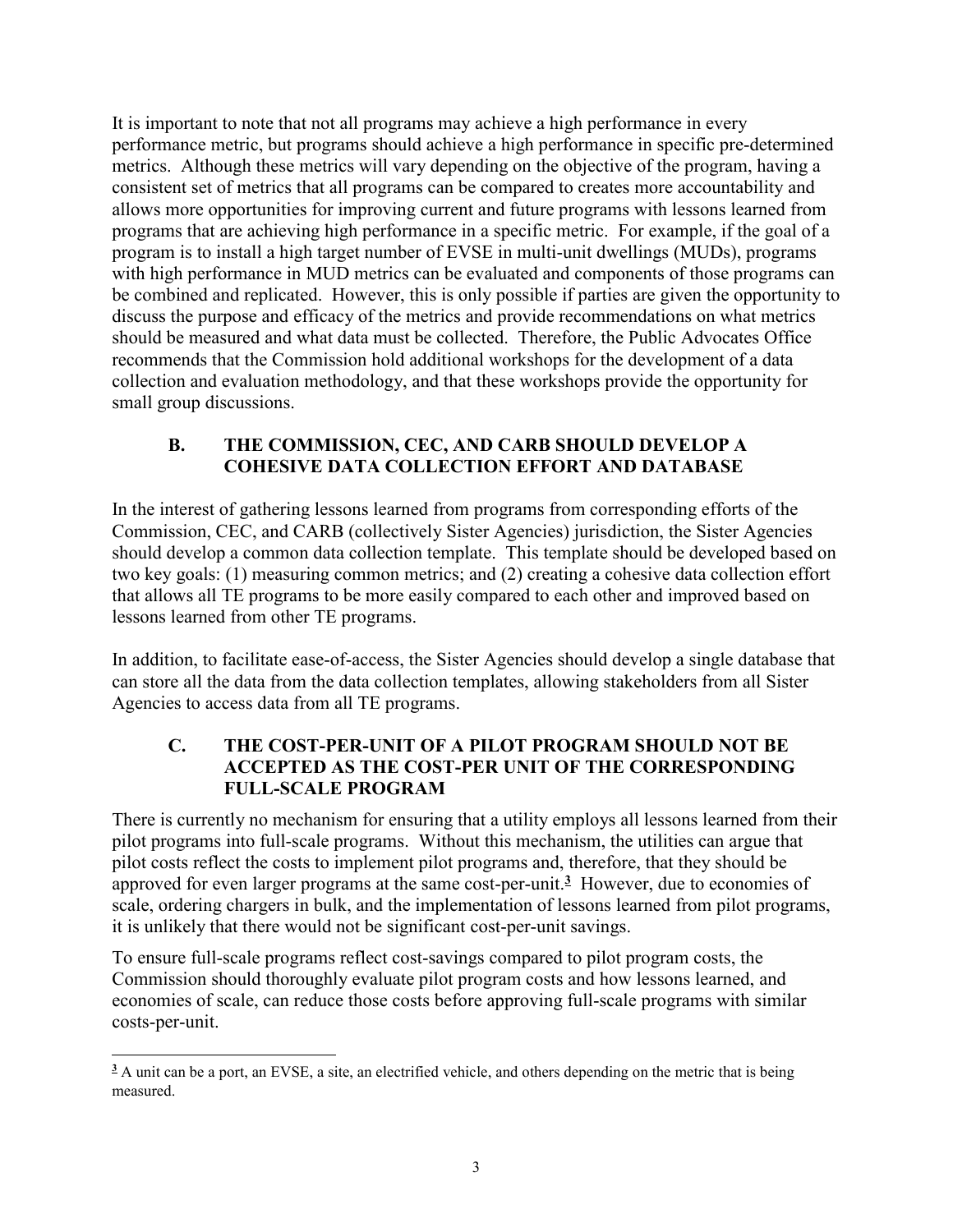#### **D. THE COMMISSION SHOULD COLLECT DATA SPECIFIC TO EACH MEDIUM- AND HEAVY-DUTY VEHICLE SECTOR IN ORDER TO BETTER UNDERSTAND EACH VEHICLE SECTOR'S USE CASES**

Currently in Sections 1-3 of the Template there are only four applicable column categories for medium- and heavy-duty (MD/HD) vehicles (fleets, schools, transit agencies, and other non-light duty applications). These four categories are not sufficient to cover the diverse use cases that may appear for MD/HD applications.

For example, the current "school" category could incorporate either EVSE for school buses, or EVSE for faculty staff's light-duty EVs. This conglomeration of EVSE for school bus and lightduty makes it difficult to discern school bus-specific costs and usage patterns. Similarly, under the current categories, airport ground service equipment (GSEs) and truck stop electrification (TSEs) could be categorized as "other non-light duty applications". This again creates opacity in discerning the individual characteristics for these very different use cases. As a result, targeting the specific needs of each use case is more difficult.

To ensure use cases are granular, the Commission should add column categories to Sections 1-3 of the Template for all MD/HD programs that span multiple use cases to reflect all of the vehicle sectors listed in D.18-05-040, Appendix C. This requirement will allow the MD/HDs to be categorized with greater granularity specific to each use case.

#### **E. THE COMMISSION SHOULD COLLECT LOAD FACTOR DATA IN ADDITION TO UTILIZATION DATA BECAUSE UTILIZATION DATA DOES NOT ACCOUNT FOR DIFFERING CHARGING SPEEDS AT THE SAME EVSE**

Section 1 of the Template collects data on "Average EVSE utilization rate (% of hours)". However, because charging on the same-level EVSE will not always be at the same speeds, data on utilization rate**<sup>4</sup>** as a percent of hours does not always capture the actual amount of charging occurring.

Consider two hypothetical 50 kW direct current fast charger (DCFC) EVSE. One DCFC serves exclusively Chevy Volts (maximum charging speed 7.2 kW),<sup>5</sup> whereas the other serves exclusively Tesla Model 3s (maximum charging speed 90 kW).**<sup>6</sup>** Each DCFC charges vehicles on average 2 hours per day. Based on the "Average EVSE utilization rate (% of hours)", both DCFCs appear to be similarly utilized at 8.3% (2 hours /24 hours). However, the actual electricity dispensed from the DCFCs differs. The DCFC serving the Chevy Volt dispenses up

<sup>-</sup>**4** Here, utilization rate refers to the hours that an EVSE is in use out of the total hours the EVSE is available for use (hours in use / total hours available) expressed as a percentage.

**<sup>5</sup>** https://electrek.co/2018/06/28/2019-chevy-volt/.

**<sup>6</sup>** https://evbox.com/electric-cars/tesla/tesla-model-3.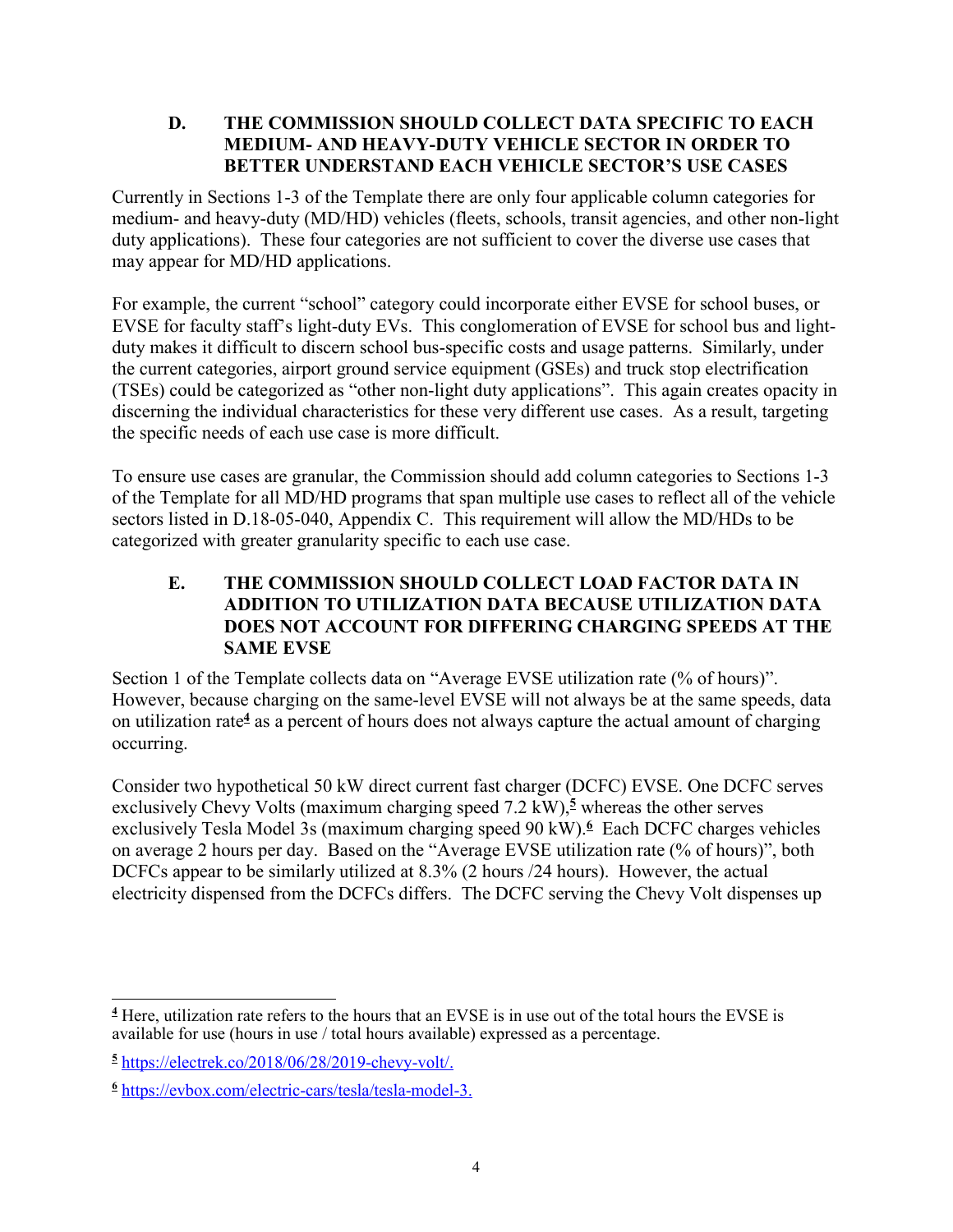to 14.4 kWh per day (7.2 kW \* 2 hours), while the DCFC serving the Tesla Model 3 dispenses up to 100 kWh per day  $(50 \text{ kW} * 2 \text{ hours})$ .<sup>7</sup>

The inclusion of a "load factor"**<sup>8</sup>** metric will allow for quantification of this differing electricity consumption despite similar utilization rates. The Chevy Volt DCFC will have a load factor of 1.2% (14.4 kWh / (50 kW \* 24 hour)) whereas the Tesla Model 3 DCFC will have a load factor of 8.3% (100 kWh / (50 kW \* 24 hour)).

Note that it may be useful to have both a utilization rate and load factor metric, rather than simply having the load factor metric replace utilization rate. For example, very high utilization rates could indicate that a site is being limited by charging port availability.

Moreover, the Commission should collect separate data for utilization rates and load factor for each site's first year of operation versus year 2 onwards. Initially, there may be a learning curve for customers to utilize EVSE at a new site, and so initial data may be non-representative of long-term usage. Having separate data collection for year 1 remedies the issue. For example, data through November 2018 from SCE's Charge Ready Pilot Program showed inception to date usage of 145 kWh/month (approximately 3.1% load factor) per workplace charging port, whereas these ports averaged 226 kWh in November 2018 (4.8% load factor).**<sup>9</sup>** Similarly, a DCFC site installed as part of the NRG Settlement dispensed only 265 kWh in its first 13 days of operation (0.8% load factor), yet dispensed 2,696 kWh the following month (3.6% load factor), and 2,851 kWh the month after (3.8% load factor).**<sup>10</sup>**

Therefore, to ensure that utilization of EVSE is better captured and understood, the Commission should add a row to Section 1 of the Template for recording load factor data.

### **F. THE COMMISSION SHOULD ADD SECTIONS TO THE TEMPLATE THAT TRACK ADDITONAL LOCATION-SPECIFIC INFORMATION**

The current Template would benefit from tracking additional information to allow insight into both the associated grid development costs and location-specific information of the charging stations.

<sup>-</sup><sup>7</sup> In actuality, many EVSE have an initial ramping period and will not immediately charge at the max charging capacity. Moreover, as EV batteries approach a 100% state of charge, their charging speeds will generally decrease below max charging. For the purpose of simplicity of this example, these details are ignored. Note that ignoring these details do not void the conclusions of this example. The Tesla Model 3 should still charge on average faster than the 7.2 kW max capacity possible of the Chevy Volts, though it never reaches its max capacity of 90 kW because of the limitation of being served by a 50 kW EVSE

**<sup>8</sup>** Here, load factor refers to the energy that an EVSE dispenses out of the total energy the EVSE could have dispensed (energy dispensed / total energy available) expressed as a percentage.

**<sup>9</sup>** SCE's follow up response to Energy Division Q01 in SCE's Charge Ready 2 Program Workshop, based on SCE's methodology of calculating inception-to-date average usage in Cell O43.

**<sup>10</sup>** NRG Settlement Year 6 – Second Quarter Progress Report. P. 12 states that a Bakersfield DCFC site was operational with two 50 kW DCFCs on June 18, 2018. P. 14 shows that 265 kWh was dispensed in June 2018. Hence, 265 kWh was dispensed in the first 13 days of operation.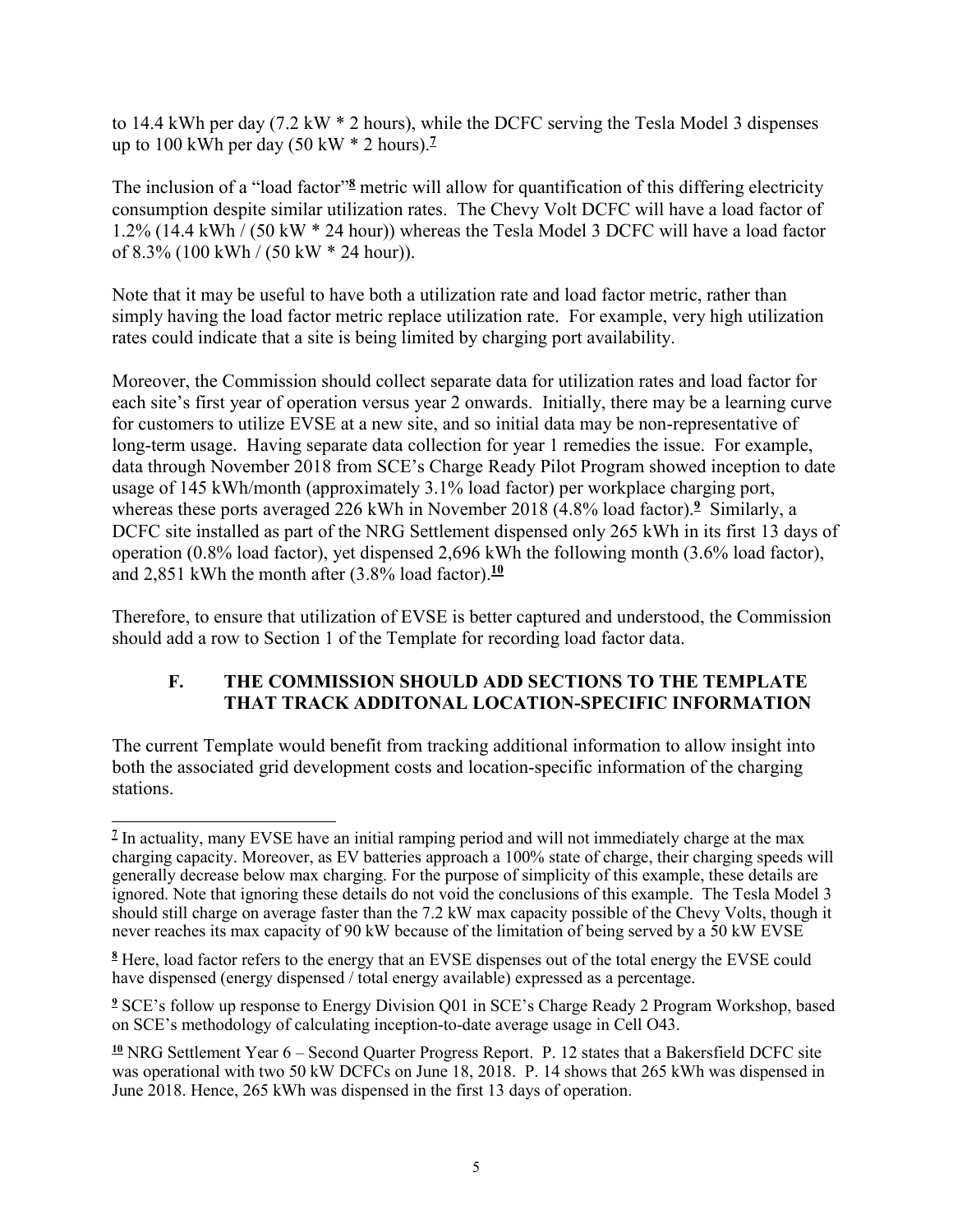Section 2 of the Template (Tab 2, titled "Utility Project Costs") contains variables associated with distribution project costs, such as site costs associated with assessment and design and make ready installation and infrastructure costs. Costs are also listed in reference to the location (such as MUDs or single-family residences).

Given that the Template includes some of the costs for the make ready installation, the Public Advocates Office recommends the Template add a few rows outlining any associated grid upgrade costs with the installation. These rows would ideally allow room for a description of the necessary upgrade and what prompted the upgrade. For example, if a transit center installs enough onsite solar and electric charging stations, the utility may need to upgrade the local transformer to accommodate the increased load.

Section 4 (Tab 4, titled "Hourly Metrics") of the template tracks costs such as energy provided by the EVSE and the price paid by the end-user by hour, at each site and aggregated across all sites within the service territory. In addition to these costs, the Public Advocates Office recommends tracking the average price charged to the site host in addition to the price paid by the end user. Although sometimes these prices are aligned, often charging pilot programs allow for the site host to set the prices charged to the end user at their own discretion. For this reason, the Public Advocates Office recommends this information be tracked separately to better understand what costs are being passed on to the drivers versus the site hosts.

Finally, Section 5 (Tab 5, titled "Charging Station List) of the template tracks the locations of each charging station with some granularity, including the coordinates of each charger, number of ports, and the EVSE service provider. Given that many of the utility charging pilot programs and legislative initiatives specify that residents of DACs and low-income communities should be targeted, the Public Advocates Office recommends including two more columns to track this data. This information would allow stakeholders to see if installations include these communities in practice as well as in theory.

The Public Advocates Office recognizes that a column for DACs is included in the Utility Project Costs section of the template. However, the information collected in Section 2 is neither associated with site costs specifically, not geographic location, nor AB 1550 designated low income communities. Therefore, including this information in the same section as other geographic information should allow for a more nuanced portrait of where in the state installations are occurring, and whether they are reaching residents across income levels.

### **CONCLUSION**

For the above reasons, the Public Advocates Office recommends that the Commission hold additional data collection and evaluation workshops, develop cohesive data collection efforts with CEC and CARB, evaluate pilot costs before program approval, and make modifications to the SRP data collection and reporting template. Attachment A is Public Advocates Office's recommended tracked changes to the Template. Please contact Fidel Leon Diaz at Fidel.Leon.Diaz@cpuc.ca.gov or (415) 703-2043 with any questions regarding these comments.